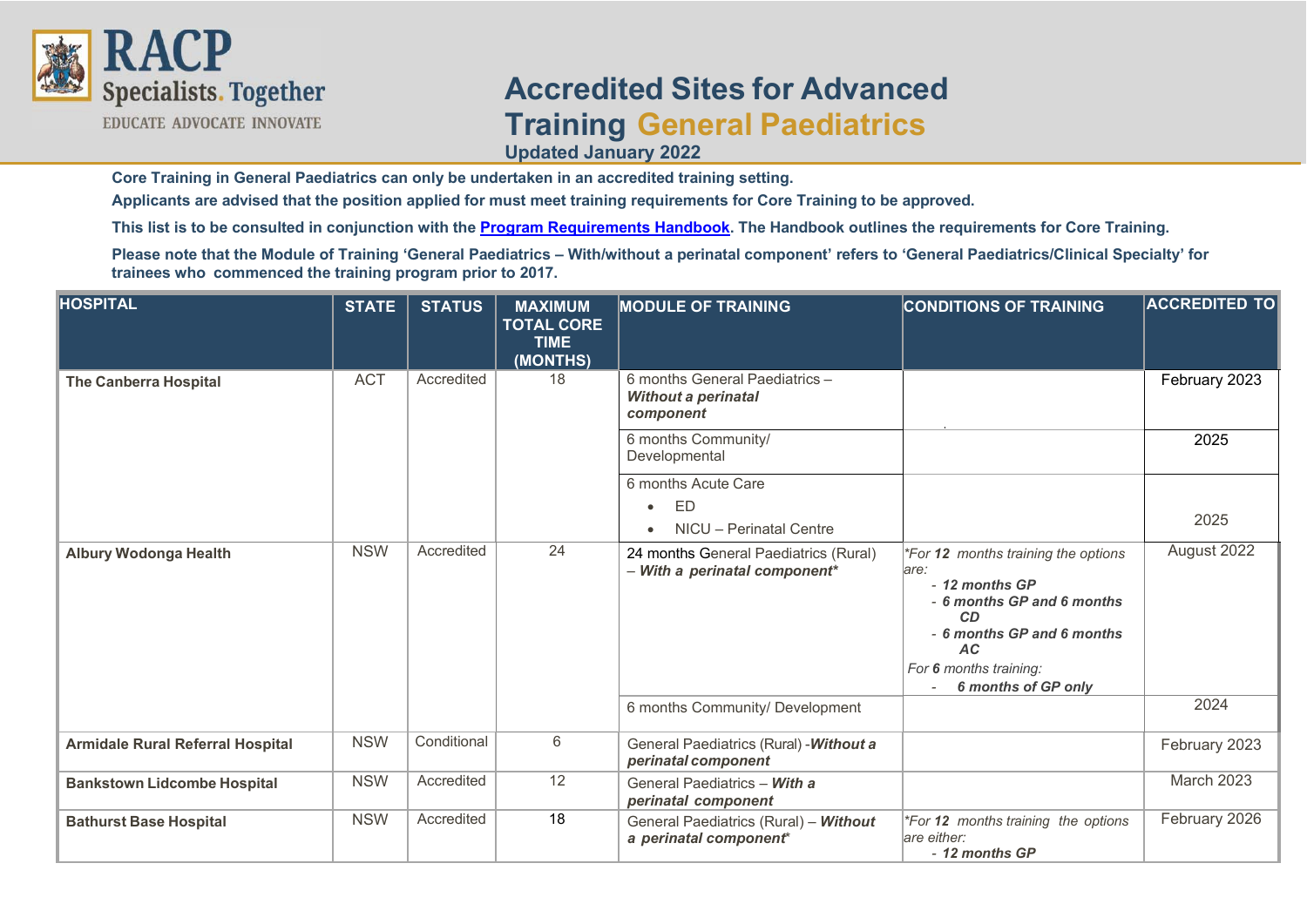|                                                                  |            |            |    |                                                                  | - 6 months GP and 6 months<br><b>CD</b><br>For 6 months training:<br>- 6 months of GP only                                                                                                |                |
|------------------------------------------------------------------|------------|------------|----|------------------------------------------------------------------|-------------------------------------------------------------------------------------------------------------------------------------------------------------------------------------------|----------------|
| <b>Blacktown Mount Druitt Hospital</b>                           | <b>NSW</b> | Accredited | 12 | General Paediatrics - With a<br>perinatal component              |                                                                                                                                                                                           | February 2023  |
| <b>Blue Mountains District Anzac</b><br><b>Memorial Hospital</b> | <b>NSW</b> | Accredited | 6  | General Paediatrics - Without a<br>perinatal component           |                                                                                                                                                                                           | September 2022 |
| <b>Bowral &amp; District Hospital</b>                            | <b>NSW</b> | Accredited | 6  | General Paediatrics (Rural) -<br>Without a perinatal component   |                                                                                                                                                                                           | February 2024  |
| <b>Camden &amp; Campbelltown Hospital</b>                        | <b>NSW</b> | Accredited | 18 | 12 months General Paediatrics<br>- With a perinatal<br>component |                                                                                                                                                                                           | February 2024  |
|                                                                  |            |            |    | 6 months Community<br>/Developmental                             |                                                                                                                                                                                           |                |
| <b>Canterbury Hospital</b>                                       | <b>NSW</b> | Accredited | 12 | General Paediatrics - With a<br>perinatal component              |                                                                                                                                                                                           | November 2022  |
| <b>Coffs Harbour Health Campus</b>                               | <b>NSW</b> | Accredited | 24 | General Paediatrics (Rural) - With a<br>perinatal component*     | *For 12 months training the options<br>are:<br>12 months GP<br>6 months GP and 6 months<br>CD<br>6 months GP and 6 months<br><b>AC</b><br>For 6 months training:<br>- 6 months of GP only | February 2024  |
| <b>Croydon Community Health</b>                                  | <b>NSW</b> | Accredited | 6  | Community/Developmental                                          |                                                                                                                                                                                           | February 2024  |
| <b>Dalwood Children's Services</b>                               | <b>NSW</b> | Accredited | 6  | Community/Developmental                                          |                                                                                                                                                                                           | April 2024     |
| <b>Dubbo Base Hospital</b>                                       | <b>NSW</b> | Accredited | 24 | General Paediatrics (Rural) - With a<br>perinatal component*     | *For 12 months training the options<br>are:<br>12 months GP<br>6 months GP and 6 months<br>CD<br>6 months GP and 6 months<br><b>AC</b><br>For 6 months training:<br>- 6 months of GP only | February 2022  |
| <b>Fairfield Hospital</b>                                        | <b>NSW</b> | Accredited | 12 | General Paediatrics - With a perinatal<br>component              |                                                                                                                                                                                           | February 2026  |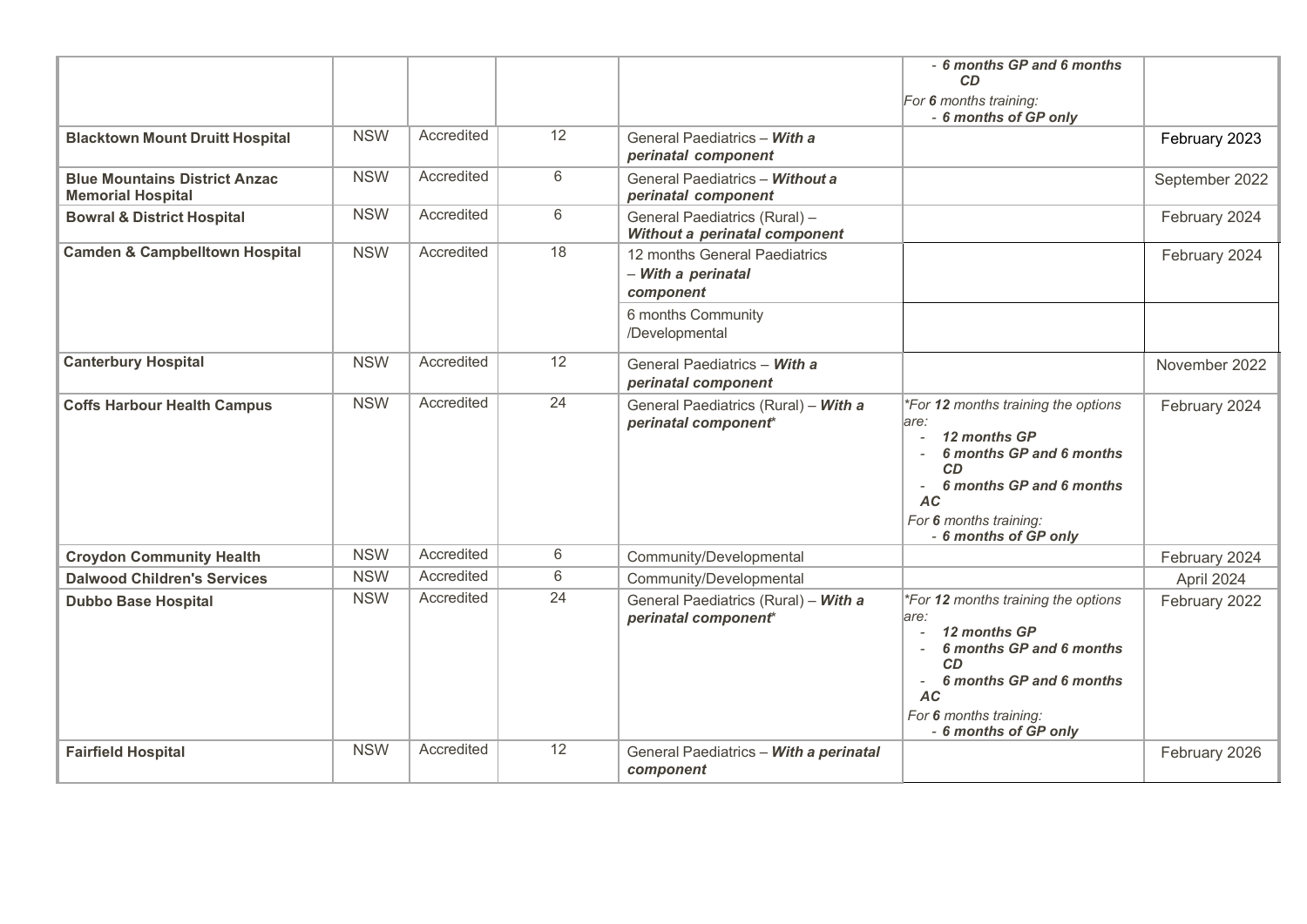| <b>Gosford Hospital</b>                  | <b>NSW</b> | Accredited  | 18 | 12 months General Paediatrics - With a<br>perinatal component<br>6 months Community/Developmental | Trainees can spend a maximum of<br>three (3) months at Wyong Hospital<br>as part of the General Paediatrics<br>position. If trainees in the General<br>Paediatrics position rotate to Wyong<br><b>Hospital</b> without consecutively<br>completing a minimum of three<br>months at Gosford Hospital, then the<br>training will not be eligible for<br>approval for core General<br>Paediatrics training - With a<br>perinatal component and will be<br>approved for non-core training only. | December 2022    |
|------------------------------------------|------------|-------------|----|---------------------------------------------------------------------------------------------------|---------------------------------------------------------------------------------------------------------------------------------------------------------------------------------------------------------------------------------------------------------------------------------------------------------------------------------------------------------------------------------------------------------------------------------------------------------------------------------------------|------------------|
| <b>Goulburn Base Hospital</b>            | <b>NSW</b> | Conditional | 12 | General Paediatrics (Rural) - Without<br>a perinatal component*                                   | *For 12 months training the options<br>are:<br>12 months GP<br>6 months GP and 6 months<br>$\overline{\phantom{a}}$<br><b>CD</b><br>6 months GP and 6 months<br>$\overline{\phantom{a}}$<br><b>AC</b><br>For 6 months training:<br>6 months of GP only<br>$\overline{\phantom{a}}$                                                                                                                                                                                                          | February<br>2023 |
| <b>Hornsby Child &amp; Family Health</b> | <b>NSW</b> | Accredited  | 6  | Community/Developmental                                                                           |                                                                                                                                                                                                                                                                                                                                                                                                                                                                                             | February 2026    |
| Hornsby Ku-ring-gai Hospital             | <b>NSW</b> | Accredited  | 6  | General Paediatrics - With a perinatal<br>component                                               |                                                                                                                                                                                                                                                                                                                                                                                                                                                                                             | February 2026    |
| John Hunter Children's Hospital          | <b>NSW</b> | Accredited  | 18 | 6 months General Paediatrics -<br>Without a perinatal component                                   |                                                                                                                                                                                                                                                                                                                                                                                                                                                                                             | February 2026    |
|                                          |            |             |    | 6 months Community/<br>Developmental                                                              |                                                                                                                                                                                                                                                                                                                                                                                                                                                                                             | 2024             |
|                                          |            |             |    | 6 months Acute Care                                                                               |                                                                                                                                                                                                                                                                                                                                                                                                                                                                                             |                  |
|                                          |            |             |    | ED<br>$\bullet$<br>NICU - Children's Hospital<br>$\bullet$<br>PICU<br>$\bullet$                   |                                                                                                                                                                                                                                                                                                                                                                                                                                                                                             | 2022             |
| <b>Kogarah Developmental Assessment</b>  | <b>NSW</b> | Accredited  | 6  | Community/Developmental                                                                           |                                                                                                                                                                                                                                                                                                                                                                                                                                                                                             | April 2024       |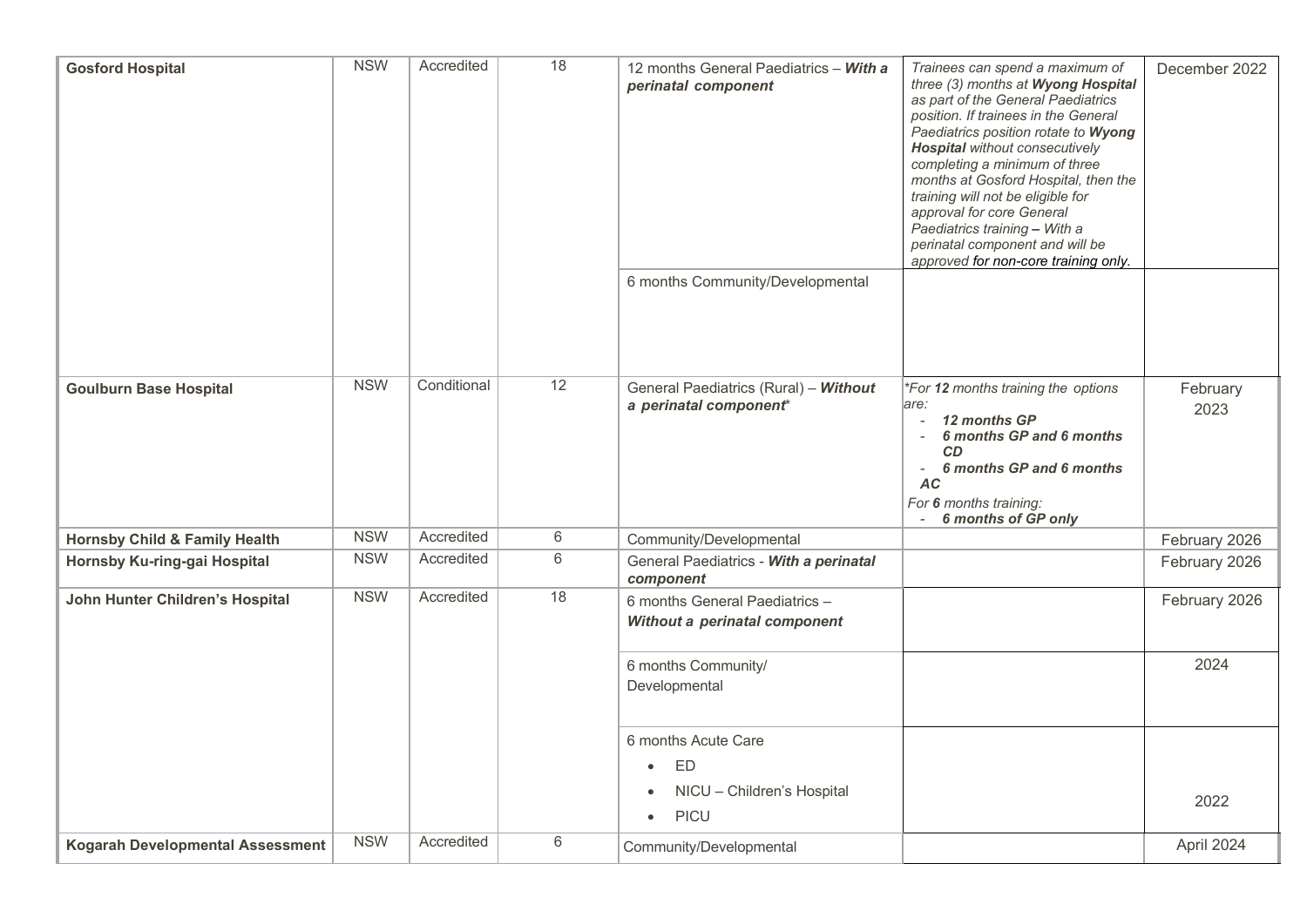| <b>Service</b>                                              |            |            |    |                                                                           |                                                                                                                                                                                                                                                  |                  |
|-------------------------------------------------------------|------------|------------|----|---------------------------------------------------------------------------|--------------------------------------------------------------------------------------------------------------------------------------------------------------------------------------------------------------------------------------------------|------------------|
| <b>Lismore Base Hospital</b>                                | <b>NSW</b> | Accredited | 18 | 12 months General Paediatrics<br>(Rural) - With a perinatal<br>component  |                                                                                                                                                                                                                                                  | January 2024     |
|                                                             |            |            |    | 6 months Community/Developmental                                          |                                                                                                                                                                                                                                                  |                  |
| <b>Liverpool Hospital</b>                                   | <b>NSW</b> | Accredited | 18 | 6 months General Paediatrics -<br>Without a perinatal component           |                                                                                                                                                                                                                                                  | February 2022    |
|                                                             |            |            |    | 6 months Community/<br>Developmental                                      |                                                                                                                                                                                                                                                  |                  |
|                                                             |            |            |    | 6 months Acute Care<br>• NICU - perinatal centre                          |                                                                                                                                                                                                                                                  | 2022             |
| <b>Manning Base Hospital</b>                                | <b>NSW</b> | Accredited | 24 | General Paediatrics (Rural) -<br>With a perinatal component*              | *For 12 months training the options<br>are:<br>12 months GP<br>6 months GP and 6 months<br><b>CD</b><br>6 months GP and 6 months<br>$\overline{\phantom{a}}$<br>AC.<br>For 6 months training:<br>6 months of GP only<br>$\overline{\phantom{a}}$ | February 2026    |
| <b>Nepean Hospital</b>                                      | <b>NSW</b> | Accredited | 18 | 6 months General Paediatrics -<br><b>Without a perinatal</b><br>component |                                                                                                                                                                                                                                                  | February 2026    |
|                                                             |            |            |    | 6 months Community/<br>Developmental                                      |                                                                                                                                                                                                                                                  | 2024             |
|                                                             |            |            |    | 6 months Acute Care<br>$\bullet$ NICU - perinatal centre                  |                                                                                                                                                                                                                                                  | 2022             |
| <b>Northern Beaches Hospital</b>                            | <b>NSW</b> | Accredited | 12 | General Paediatrics - With a<br>perinatal component                       |                                                                                                                                                                                                                                                  | February<br>2026 |
| <b>Newborn and Paediatric Emergency</b><br><b>Transport</b> | <b>NSW</b> | Accredited | 6  | <b>Acute Care</b>                                                         |                                                                                                                                                                                                                                                  | <b>July 2024</b> |
| <b>Orange Health Service</b>                                | <b>NSW</b> | Accredited | 24 | General Paediatrics (Rural) - With a<br>perinatal component*              | *For 12 months training the options<br>are:<br>12 months GP<br>6 months GP and 6 months<br>$\sim$<br>CD<br>6 months GP and 6 months<br>$\overline{\phantom{a}}$<br><b>AC</b><br>For 6 months training:<br>- 6 months of GP only                  | February 2026    |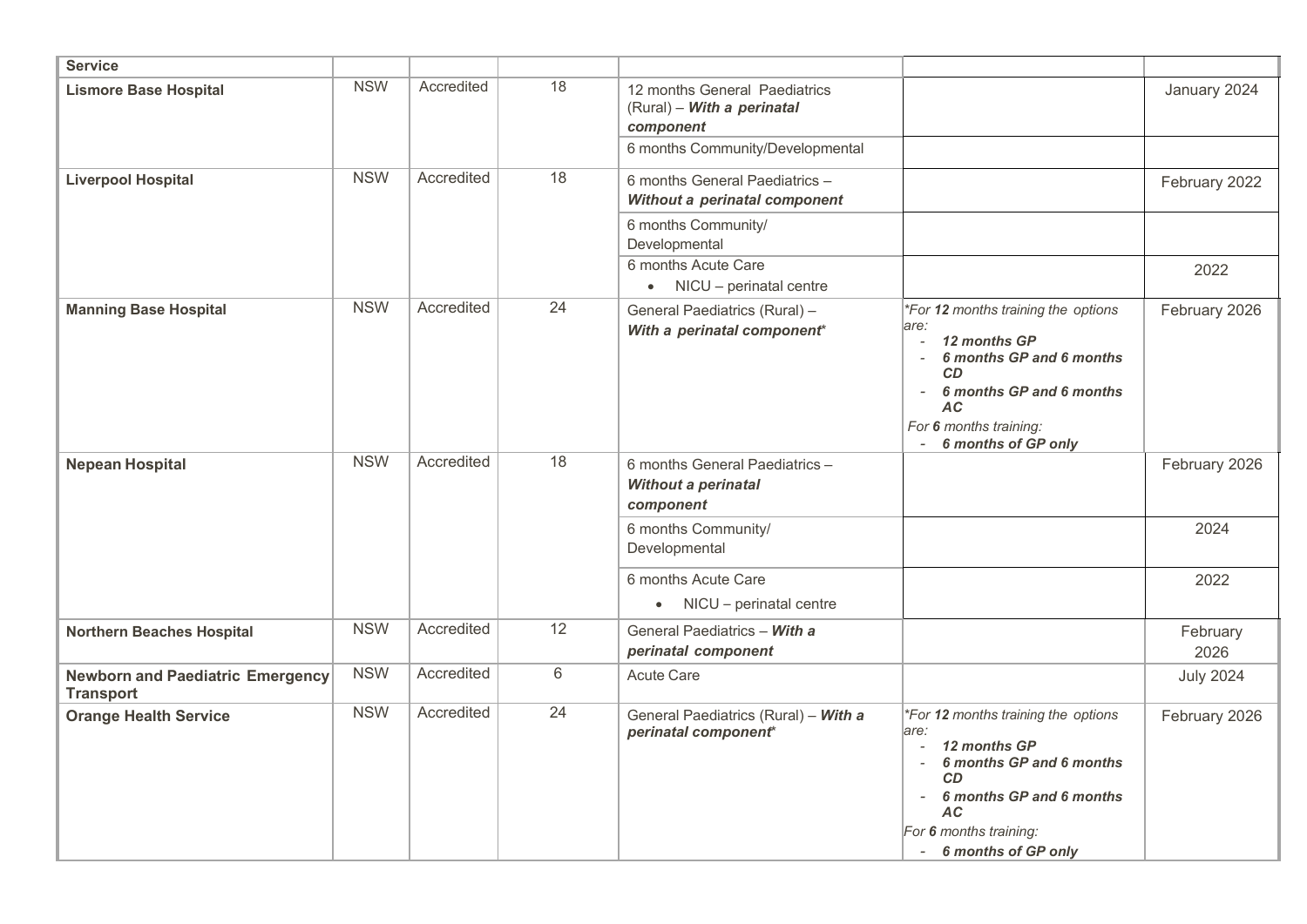| <b>Port Macquarie Hospital</b>                                                                         | <b>NSW</b> | Accredited  | 24 | General Paediatrics (Rural) - With a<br>perinatal component*            | *For 12 months training the options<br>lare:<br>12 months GP<br>6 months GP and 6 months<br><b>CD</b><br>6 months GP and 6 months<br><b>AC</b><br>For 6 months training:<br>6 months of GP only                      | February<br>2022 |
|--------------------------------------------------------------------------------------------------------|------------|-------------|----|-------------------------------------------------------------------------|----------------------------------------------------------------------------------------------------------------------------------------------------------------------------------------------------------------------|------------------|
| <b>Royal Far West</b>                                                                                  | <b>NSW</b> | Accredited  | 6  | Community/Developmental                                                 |                                                                                                                                                                                                                      | August 2022      |
| <b>Royal Hospital for Women</b>                                                                        | <b>NSW</b> | Accredited  | 6  | Acute Care (NICU)                                                       |                                                                                                                                                                                                                      | February 2026    |
| <b>Royal North Shore Hospital</b>                                                                      | <b>NSW</b> | Accredited  | 18 | 6 months General Paediatrics -<br>Without a perinatal component         |                                                                                                                                                                                                                      | <b>July 2024</b> |
|                                                                                                        |            |             |    | 6 months Community/Developmental-<br><b>Child Developmental Service</b> |                                                                                                                                                                                                                      | 2024             |
|                                                                                                        |            |             |    | 6 months Acute Care<br><b>NICU</b><br>$\bullet$<br>ED<br>$\bullet$      |                                                                                                                                                                                                                      | 2025             |
| <b>Royal Prince Alfred Hospital</b>                                                                    | <b>NSW</b> | Accredited  | 6  | Acute Care (NICU - perinatal centre)                                    |                                                                                                                                                                                                                      | 2022             |
| <b>Shoalhaven District Memorial Hospital</b><br>(Illawarra Shoalhaven Local Health<br><b>District)</b> | <b>NSW</b> | Accredited  | 24 | General Paediatrics (Rural) - With a<br>perinatal component*            | *For 12 months training the options<br>lare:<br>12 months GP<br>6 months GP and 6 months<br><b>CD</b><br>6 months GP and 6 months<br>$\overline{\phantom{a}}$<br>AC<br>For 6 months training:<br>6 months of GP only | February 2024    |
| <b>South East Regional Hospital</b>                                                                    | <b>NSW</b> | Provisional | 12 | General Paediatrics (Rural) - without a<br>perinatal component          | *For 12 months training the options<br>are:<br>12 months GP<br>6 months GP and 6 months<br>CD<br>For 6 months training:<br>6 months of GP only                                                                       | February 2024    |
| <b>St George Hospital</b>                                                                              | <b>NSW</b> | Accredited  | 12 | General Paediatrics - With a perinatal<br>component                     |                                                                                                                                                                                                                      | February 2026    |
| <b>Sutherland Hospital</b>                                                                             | <b>NSW</b> | Accredited  | 12 | General Paediatrics - With a<br>perinatal component                     |                                                                                                                                                                                                                      | February 2026    |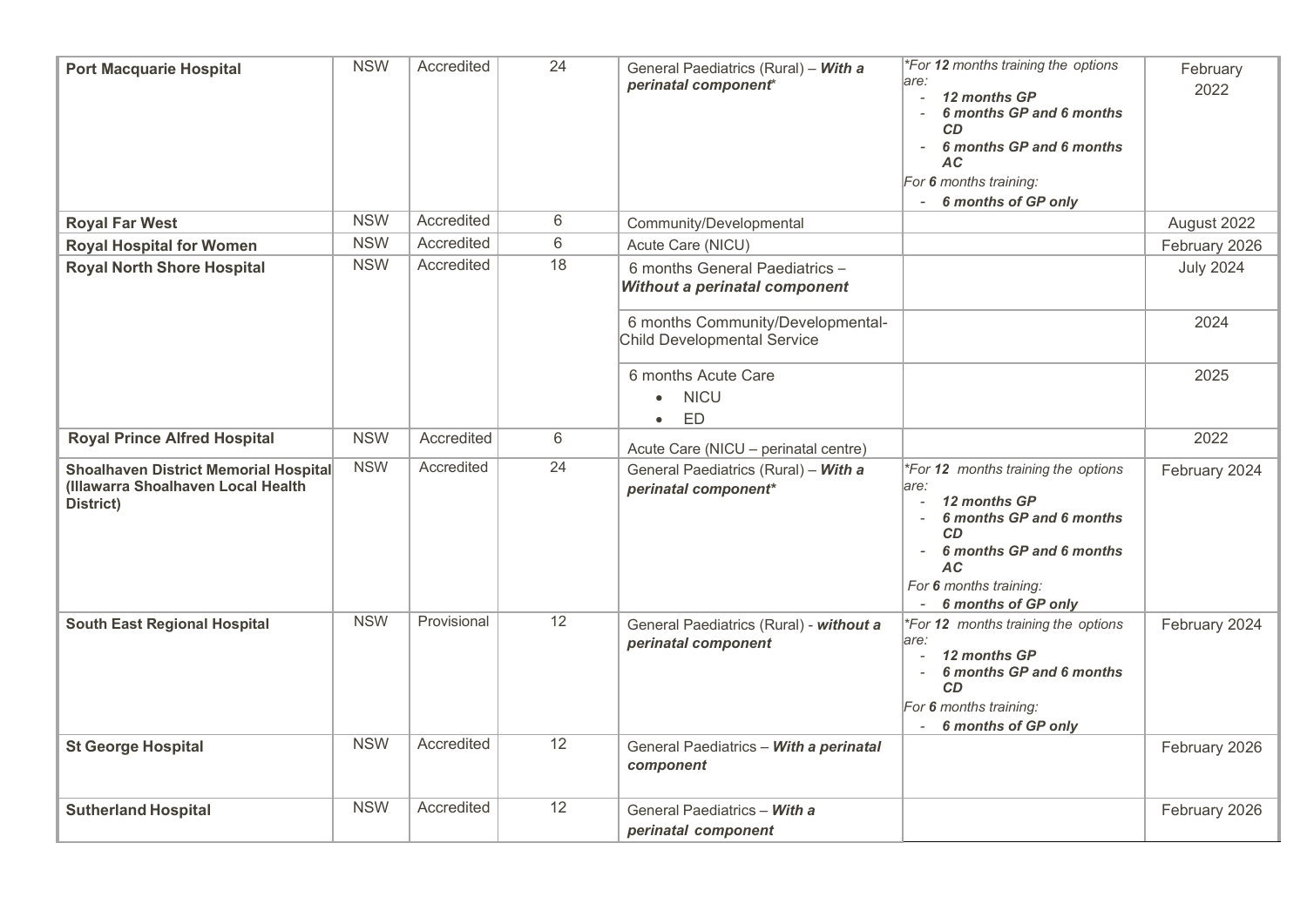| <b>Sydney Children's Hospital</b>       | <b>NSW</b> | Accredited | 18 | 6 months General Paediatrics -<br><b>Without a perinatal</b><br>component         |                                                                                                                                                                                                     | February<br>2026 |
|-----------------------------------------|------------|------------|----|-----------------------------------------------------------------------------------|-----------------------------------------------------------------------------------------------------------------------------------------------------------------------------------------------------|------------------|
|                                         |            |            |    | 6 months Community/<br>Developmental                                              |                                                                                                                                                                                                     | 2024             |
|                                         |            |            |    | 6 months Acute Care (ED,<br>PICU)                                                 |                                                                                                                                                                                                     |                  |
| <b>Tamworth Rural Referral Hospital</b> | <b>NSW</b> | Accredited | 24 | General Paediatrics (Rural) - With a<br>perinatal component*                      | *For 12 months training the options<br>are:<br>12 months GP<br>6 months GP and 6 months<br>$\sim$<br>CD<br>6 months GP and 6 months<br><b>AC</b><br>For 6 months training:<br>6 months of GP only   | February<br>2026 |
| The Children's Hospital at<br>Westmead  | <b>NSW</b> | Accredited | 18 | 6 months General Paediatrics -<br>Without a perinatal<br>component                |                                                                                                                                                                                                     | February 2022    |
|                                         |            |            |    | 6 months Community/<br>Developmental                                              |                                                                                                                                                                                                     | February 2025    |
|                                         |            |            |    | 6 months Acute Care<br>ED<br>$\bullet$<br><b>NICU</b><br><b>PICU</b><br>$\bullet$ |                                                                                                                                                                                                     | 2022             |
| <b>The Maitland Hospital</b>            | <b>NSW</b> | Accredited | 12 | General Paediatrics - With a<br>perinatal component                               |                                                                                                                                                                                                     | February 2023    |
| <b>The Tweed Hospital</b>               | <b>NSW</b> | Accredited | 12 | General Paediatrics - With a<br>perinatal component                               |                                                                                                                                                                                                     | January 2024     |
| Wagga Wagga Base Hospital               | <b>NSW</b> | Accredited | 24 | General Paediatrics (Rural) - With a<br>perinatal component*                      | *For 12 months training the options<br>are:<br>12 months GP<br>6 months GP and 6 months<br>$\sim$<br>CD<br>6 months GP and 6 months<br><b>AC</b><br>For 6 months training:<br>- 6 months of GP only | February 2024    |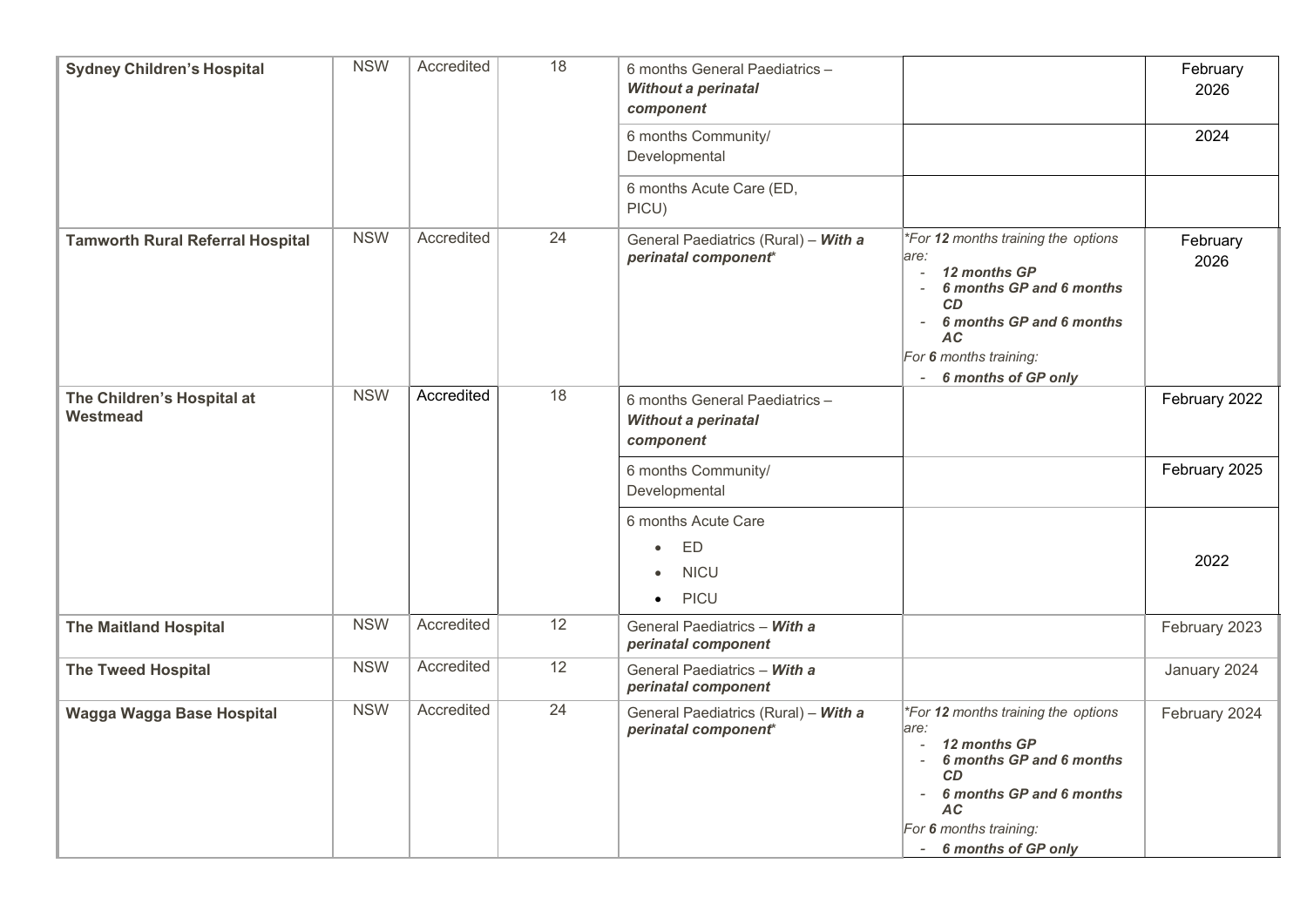| <b>Westmead Hospital</b>                     | <b>NSW</b> | Accredited | 12             | 6 months Community/Developmental                                               |                                                                                                                                                                                                                          | February 2024    |
|----------------------------------------------|------------|------------|----------------|--------------------------------------------------------------------------------|--------------------------------------------------------------------------------------------------------------------------------------------------------------------------------------------------------------------------|------------------|
|                                              |            |            |                | 6 months Acute Care (NICU)                                                     |                                                                                                                                                                                                                          | 2022             |
| <b>Wollongong Hospital</b>                   | <b>NSW</b> | Accredited | 18             | 12 months General Paediatrics - With a<br>perinatal component                  |                                                                                                                                                                                                                          | February 2023    |
|                                              |            |            |                | 6 months Community/Developmental                                               |                                                                                                                                                                                                                          |                  |
| <b>NT</b><br><b>Alice Springs Hospital</b>   |            | Accredited | 24             | 24 months General Paediatrics (Rural)<br>$-Witha$<br>perinatal component*      | 12 months<br>$*For$<br>training<br>the options are:<br>12 months GP<br>6 months GP and 6 months<br><b>CD</b><br>6 months GP and 6 months<br><b>AC</b><br>For 6 months training:<br>6 months of GP only                   | May 2022         |
|                                              |            |            |                | 6 months Community/<br>Developmental                                           |                                                                                                                                                                                                                          | November 2022    |
| <b>Royal Darwin Hospital</b>                 | <b>NT</b>  | Accredited | 24             | General Paediatrics (Rural) - With a<br>perinatal component*                   | *For 12 months<br>training<br>the options are:<br>- 12 months GP<br>6 months GP and 6 months<br><b>CD</b><br>6 months GP and 6 months<br>$\overline{\phantom{0}}$<br>AC<br>For 6 months training:<br>6 months of GP only | September 2022   |
|                                              |            |            |                | 6 months Community/<br>Developmental                                           |                                                                                                                                                                                                                          | 2027             |
| <b>Apunipima Cape York Health</b><br>Council | <b>QLD</b> | Accredited | 6              | General Paediatrics (Rural) -<br>Without a perinatal<br>component <sup>*</sup> | *A trainee needs to complete 12<br>months at this setting to gain<br>approval for 6 months General<br>Paediatrics training.                                                                                              | August 2022      |
|                                              |            |            | $6\phantom{1}$ | Community/Developmental                                                        |                                                                                                                                                                                                                          | May 2022         |
| <b>Bundaberg Hospital</b>                    | <b>QLD</b> | Accredited | 24             | General Paediatrics (Rural) - With a<br>perinatal component*                   | <i>*For</i> 12 months training<br>the options are:<br>12 months GP<br>6 months GP and 6 months CD<br>6 months GP and 6 months AC<br>For 6 months training:                                                               | February<br>2026 |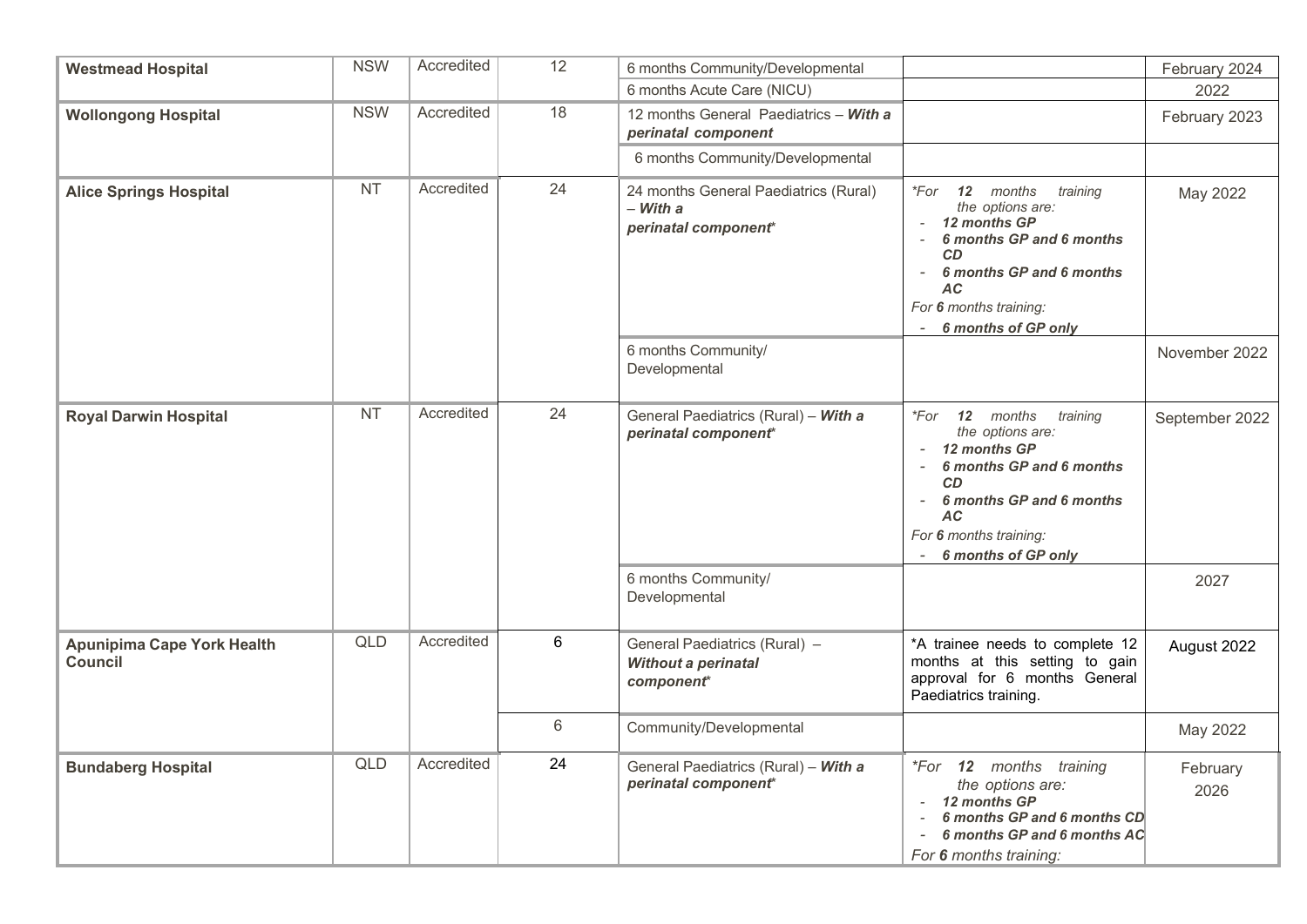|                                        |            |            |       |                                                                 | 6 months of GP only                                                                                                                                                                                                 |                  |
|----------------------------------------|------------|------------|-------|-----------------------------------------------------------------|---------------------------------------------------------------------------------------------------------------------------------------------------------------------------------------------------------------------|------------------|
| <b>Caboolture Hospital</b>             | <b>QLD</b> | Accredited | 12    | General Paediatrics - With a perinatal<br>component             |                                                                                                                                                                                                                     | August 2022      |
| <b>Cairns Hospital</b>                 | <b>QLD</b> | Accredited | 24    | General Paediatrics (Rural) with a<br>perinatal component*      | *For 12 months training the options<br>are:<br>12 months GP<br>6 months GP and 6 months<br>$\overline{\phantom{a}}$<br><b>CD</b><br>6 months GP and 6 months<br>AC<br>For 6 months training:<br>6 months of GP only | February 2026    |
|                                        |            |            |       | Community/Developmental                                         |                                                                                                                                                                                                                     | <b>June 2023</b> |
| <b>Ellen Barron Family Centre</b>      | <b>QLD</b> | Accredited | 6     | Community/ Developmental                                        |                                                                                                                                                                                                                     | February 2023    |
| <b>Gladstone Base Hospital</b>         | <b>QLD</b> | Accredited | 6     | General Paediatrics (Rural) -<br>Without a perinatal component  |                                                                                                                                                                                                                     | April 2024       |
| <b>Gold Coast University Hospital</b>  | <b>QLD</b> | Accredited | 18    | 6 months General Paediatrics -<br>Without a perinatal component |                                                                                                                                                                                                                     | February 2024    |
|                                        |            |            |       | 6 months Community/<br>Developmental                            |                                                                                                                                                                                                                     | 2027             |
|                                        |            |            |       | 6 months Acute Care (ED, NICU,<br>PICU)                         |                                                                                                                                                                                                                     | February 2024    |
| <b>Hervey Bay Hospital</b>             | <b>QLD</b> | Accredited | 24    | General Paediatrics (Rural) - With a<br>perinatal component*    | 12 months<br>training<br>*For<br>the options are:<br>12 months GP<br>6 months GP and 6 months<br><b>CD</b><br>6 months GP and 6 months<br>$\sim$<br><b>AC</b><br>For 6 months training:<br>6 months of GP only      | November 2022    |
| <b>Inala Community Health Centre</b>   | QLD        | Accredited | $6\,$ | Community/Developmental                                         |                                                                                                                                                                                                                     | November 2022    |
| <b>Ipswich Hospital</b>                | <b>QLD</b> | Accredited | 12    | General Paediatrics - With a perinatal<br>component             |                                                                                                                                                                                                                     | February 2026    |
| <b>Leading Steps Paediatric Clinic</b> | <b>QLD</b> | Accredited | 6     | General Paediatrics - Without a                                 |                                                                                                                                                                                                                     | <b>July 2022</b> |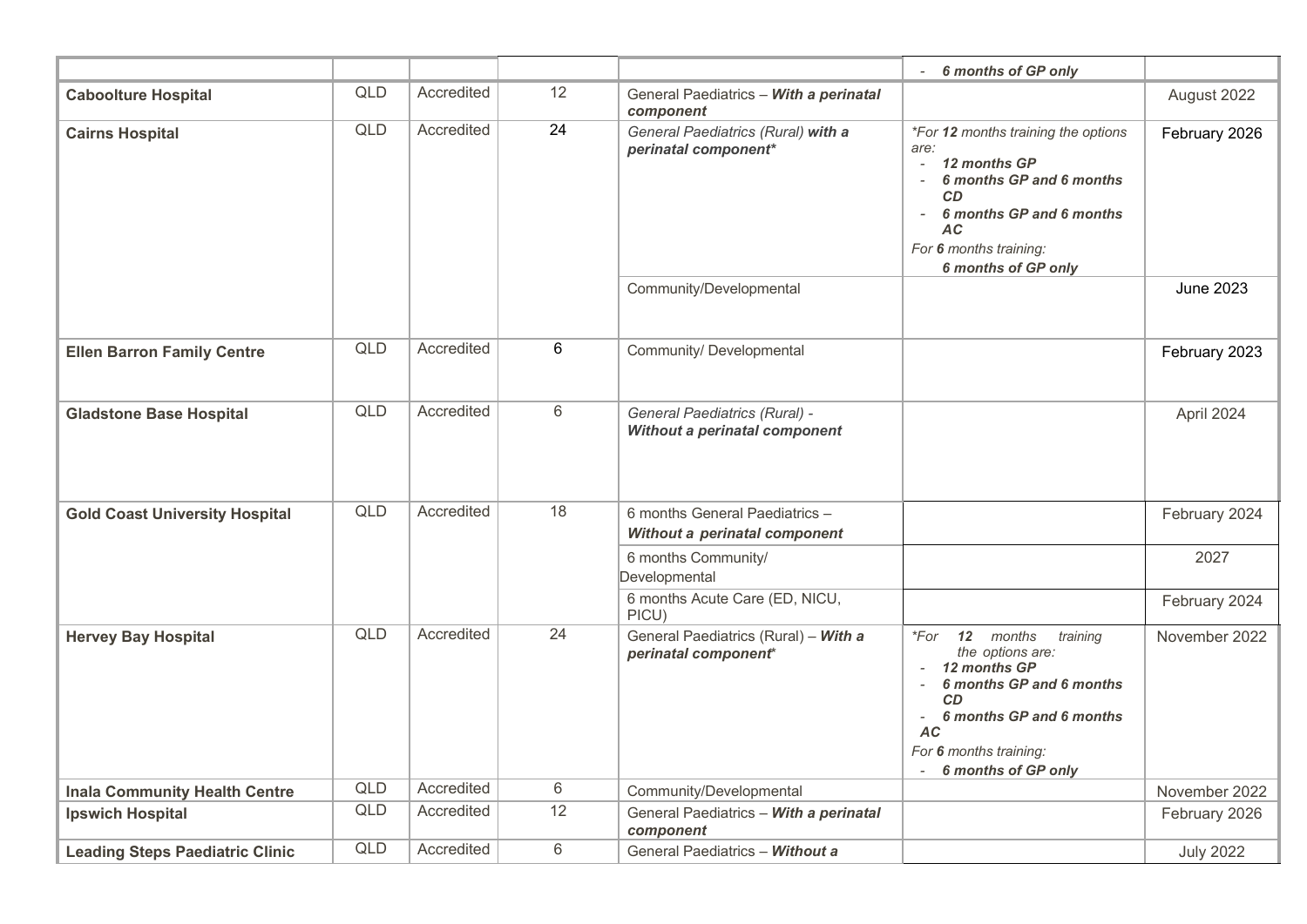|                                       |            |            |    | perinatal component                                             |                                                                                                                                                                                                                                                             |                |
|---------------------------------------|------------|------------|----|-----------------------------------------------------------------|-------------------------------------------------------------------------------------------------------------------------------------------------------------------------------------------------------------------------------------------------------------|----------------|
| <b>Logan Hospital</b>                 | <b>QLD</b> | Accredited | 24 | 12 months General Paediatrics - With a<br>perinatal component   |                                                                                                                                                                                                                                                             | February 2024  |
|                                       |            |            |    | 6 months Community/Developmental                                |                                                                                                                                                                                                                                                             |                |
|                                       |            |            |    | 6 months Acute Care (ED)                                        |                                                                                                                                                                                                                                                             |                |
| <b>Mackay Base Hospital</b>           | <b>QLD</b> | Accredited | 24 | General Paediatrics (Rural) - With a<br>perinatal component*    | *For 12 months<br>training<br>the options are:<br>- 12 months GP<br>6 months GP and 6 months<br>$\overline{\phantom{a}}$<br>CD<br>6 months GP and 6 months<br>$\overline{\phantom{a}}$<br><b>AC</b><br>For 6 months training:<br><b>6 months of GP only</b> | August 2022    |
|                                       |            |            |    | Community/Developmental                                         |                                                                                                                                                                                                                                                             | 2026           |
| <b>Mater Mothers' Hospital</b>        | <b>QLD</b> | Accredited | 6  | Acute Care (NICU)                                               |                                                                                                                                                                                                                                                             | February 2023  |
| <b>Mount Isa Base Hospital</b>        | <b>QLD</b> | Accredited | 24 | General Paediatrics (Rural) - With a<br>perinatal component*    | 12 months<br>*For<br>training<br>the options are:<br>12 months GP<br>6 months GP and 6 months<br>$\sim$<br><b>CD</b><br>6 months GP and 6 months<br><b>AC</b><br>For 6 months training:<br>6 months of GP only                                              | November 2022  |
| <b>Queensland Children's Hospital</b> | <b>QLD</b> | Accredited | 18 | 6 months General Paediatrics -<br>Without a perinatal component |                                                                                                                                                                                                                                                             | March 2023     |
|                                       |            |            |    | 6 months Community/<br>Developmental                            |                                                                                                                                                                                                                                                             | 2027           |
|                                       |            |            |    | 6 months Acute Care (ED, NICU,<br>PICU)                         |                                                                                                                                                                                                                                                             |                |
| <b>Redcliffe Hospital</b>             | <b>QLD</b> | Accredited | 12 | General Paediatrics - With a perinatal<br>component             |                                                                                                                                                                                                                                                             | February 2024  |
| <b>Redlands Hospital</b>              | <b>QLD</b> | Accredited | 12 | General Paediatrics - With a perinatal<br>component             |                                                                                                                                                                                                                                                             | February 2026  |
| <b>Rockhampton Base Hospital</b>      | <b>QLD</b> | Accredited | 24 | General Paediatrics (Rural) - With a<br>perinatal component*    | *For 12 months training the options<br>are:                                                                                                                                                                                                                 | September 2022 |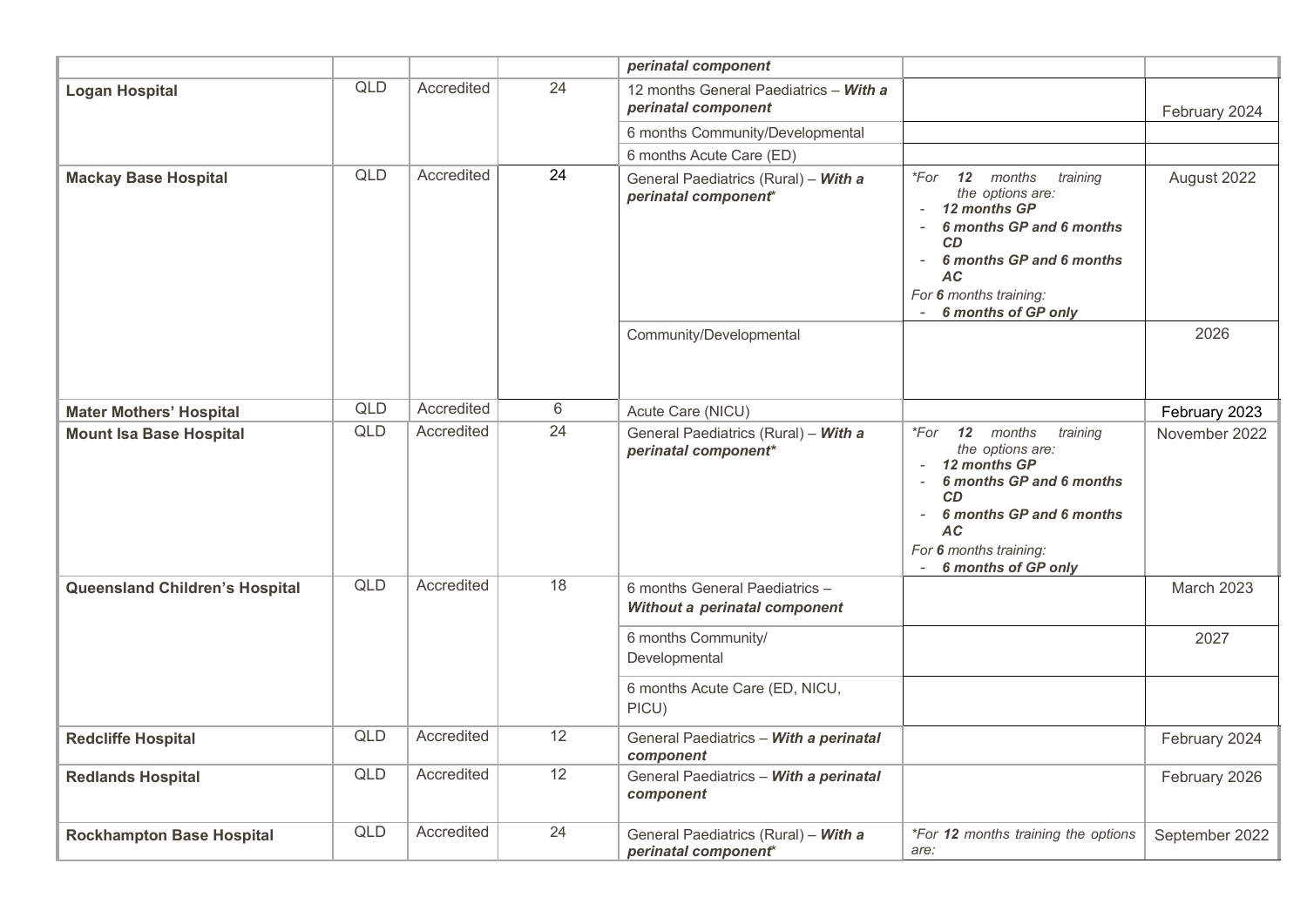|                                                   |            |            |                 |                                                                    | 12 months GP<br>6 months GP and 6 months<br><b>CD</b><br>6 months GP and 6 months<br>$\sim$<br><b>AC</b><br>For 6 months training:<br>6 months of GP only                                               |                                |
|---------------------------------------------------|------------|------------|-----------------|--------------------------------------------------------------------|---------------------------------------------------------------------------------------------------------------------------------------------------------------------------------------------------------|--------------------------------|
| <b>Sunshine Coast University Hospital</b>         | QLD        | Accredited | $\overline{24}$ | 12 months General Paediatrics -<br>With a perinatal component      |                                                                                                                                                                                                         | <b>July 2023</b>               |
|                                                   |            |            |                 | 6 months Community/Developmental                                   |                                                                                                                                                                                                         | <b>July 2023</b>               |
|                                                   |            |            |                 | 6 months Acute Care<br>ED<br><b>PICU</b>                           |                                                                                                                                                                                                         | February 2023<br>February 2025 |
| <b>The Prince Charles Hospital</b>                | <b>QLD</b> | Accredited | 12              | 6 months General Paediatrics - Without<br>a perinatal component    |                                                                                                                                                                                                         | February 2024                  |
|                                                   |            |            |                 | 6 months Acute Care (ED)                                           |                                                                                                                                                                                                         |                                |
| The Royal Brisbane and<br><b>Women's Hospital</b> | <b>QLD</b> | Accredited | 6               | Acute Care (NICU - perinatal centre)                               |                                                                                                                                                                                                         | February 2022                  |
| <b>Toowoomba Health Service</b>                   | <b>QLD</b> | Accredited | 24              | General Paediatrics (Rural) - With<br>a perinatal component*       | 12 months<br>training<br>*For<br>the<br>options are:<br>12 months GP<br>6 months GP and 6 months<br><b>CD</b><br>6 months GP and 6 months<br><b>AC</b><br>For 6 months training:<br>6 months of GP only | August 2022                    |
| <b>Townsville University Hospital</b>             | <b>QLD</b> | Accredited | 18              | 6 months General Paediatrics -<br>Without a perinatal component    |                                                                                                                                                                                                         | August 2022                    |
|                                                   |            |            |                 | 6 months Community/Developmental                                   |                                                                                                                                                                                                         | 2026                           |
|                                                   |            |            |                 | 6 months Acute Care (NICU & PICU)                                  |                                                                                                                                                                                                         | 2024                           |
| <b>Flinders Medical Centre</b>                    | <b>SA</b>  | Accredited | 18              | 6 months General Paediatrics -<br>Without a perinatal<br>component |                                                                                                                                                                                                         | February 2024                  |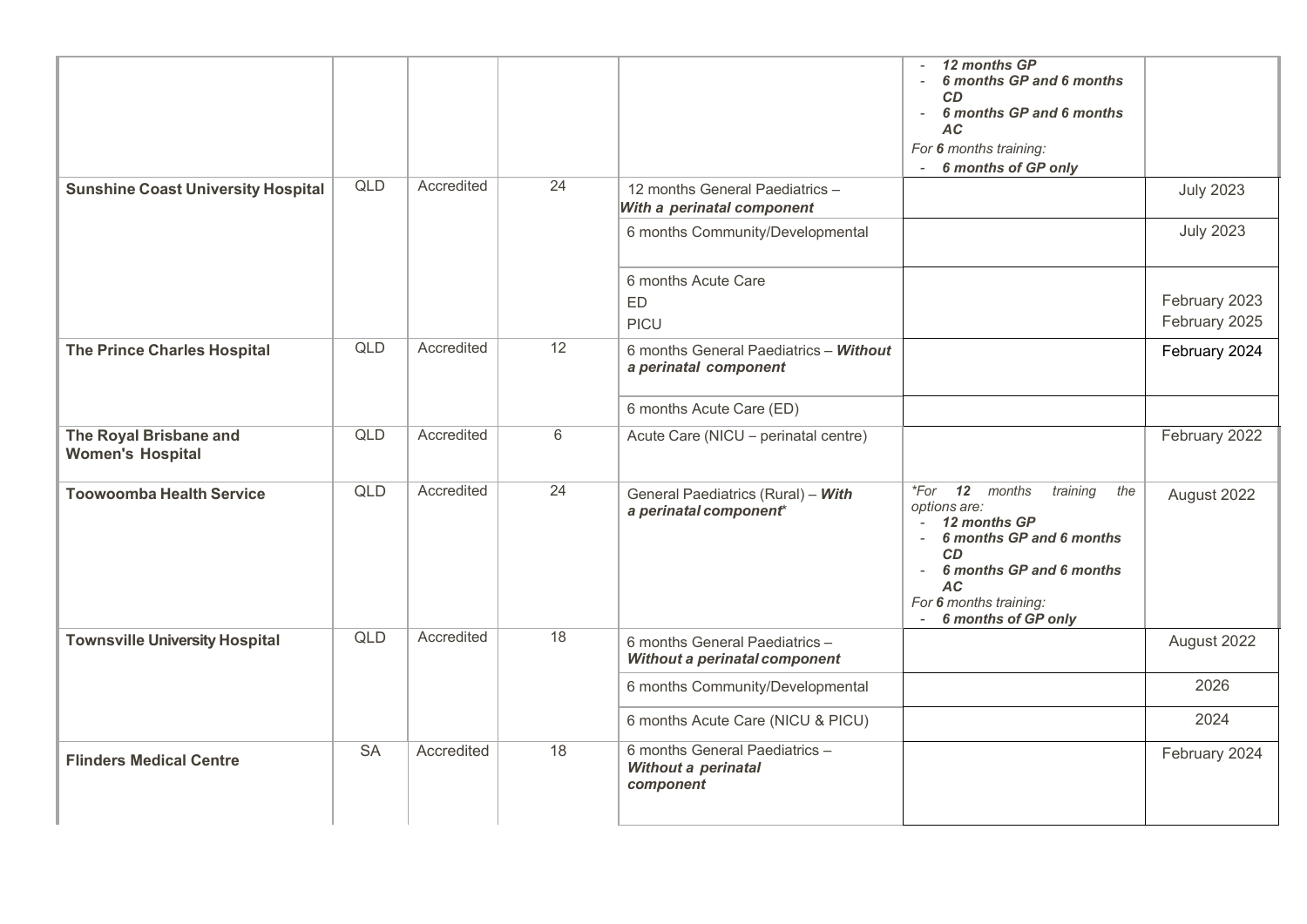|                                                      |                        |             |    | 6 months Community/<br>Developmental                                      |                                                                                                                                                                                                                    | 2026             |
|------------------------------------------------------|------------------------|-------------|----|---------------------------------------------------------------------------|--------------------------------------------------------------------------------------------------------------------------------------------------------------------------------------------------------------------|------------------|
|                                                      |                        |             |    | 6 months Acute Care (NICU &<br>ED)                                        |                                                                                                                                                                                                                    | 2022             |
| <b>Lyell McEwin Hospital</b>                         | <b>SA</b>              | Accredited  | 12 | General Paediatrics - With a<br>perinatal component                       |                                                                                                                                                                                                                    | <b>June 2023</b> |
| <b>Medstar Emergency Retrieval</b><br><b>Service</b> | SA                     | Accredited  | 6  | Acute Care (NICU)                                                         |                                                                                                                                                                                                                    | <b>June 2021</b> |
| <b>Mount Gambier Hospital</b>                        | <b>SA</b>              | Provisional | 6  | General Paediatrics (Rural) -<br>Without a perinatal component*           |                                                                                                                                                                                                                    | February 2023    |
| <b>Port Augusta Hospital</b>                         | $\overline{\text{SA}}$ | Accredited  | 18 | General Paediatrics (Rural) - With a<br>perinatal component*              | <i>*For</i> 12 months training the<br>options are:<br>12 months GP<br>6 months GP and 6 months<br><b>CD</b><br>6 months GP<br>$\overline{\phantom{a}}$<br>For 6 months training:<br>6 months of GP only            | February 2024    |
| <b>Women's and Children's Hospital</b>               | SA                     | Accredited  | 18 | 6 months General Paediatrics                                              |                                                                                                                                                                                                                    | February 2023    |
|                                                      |                        |             |    | 6 months Community/<br>Developmental                                      |                                                                                                                                                                                                                    | 2026             |
|                                                      |                        |             |    | 6 months Acute Care (ED,<br>NICU, PICU)                                   |                                                                                                                                                                                                                    | 2022             |
| <b>Launceston General Hospital</b>                   | <b>TAS</b>             | Accredited  | 24 | 24 months General Paediatrics<br>(Rural) - With a perinatal<br>component* | <i>*For</i> 12 months training the<br>options are:<br>12 months GP<br>6 months GP and 6 months<br>$\sim$<br>CD<br>6 months GP and 6 months<br>$\sim$<br><b>AC</b><br>For 6 months training:<br>6 months of GP only | February 2026    |
|                                                      |                        |             |    | 6 months Community/Developmental                                          |                                                                                                                                                                                                                    | 2026             |
| <b>North West Regional Hospital</b>                  | <b>TAS</b>             | Accredited  | 24 | General Paediatrics (Rural) - With a<br>perinatal component*              | <i>*For</i> 12 months training the<br>options are:<br>- 12 months GP                                                                                                                                               | February 2026    |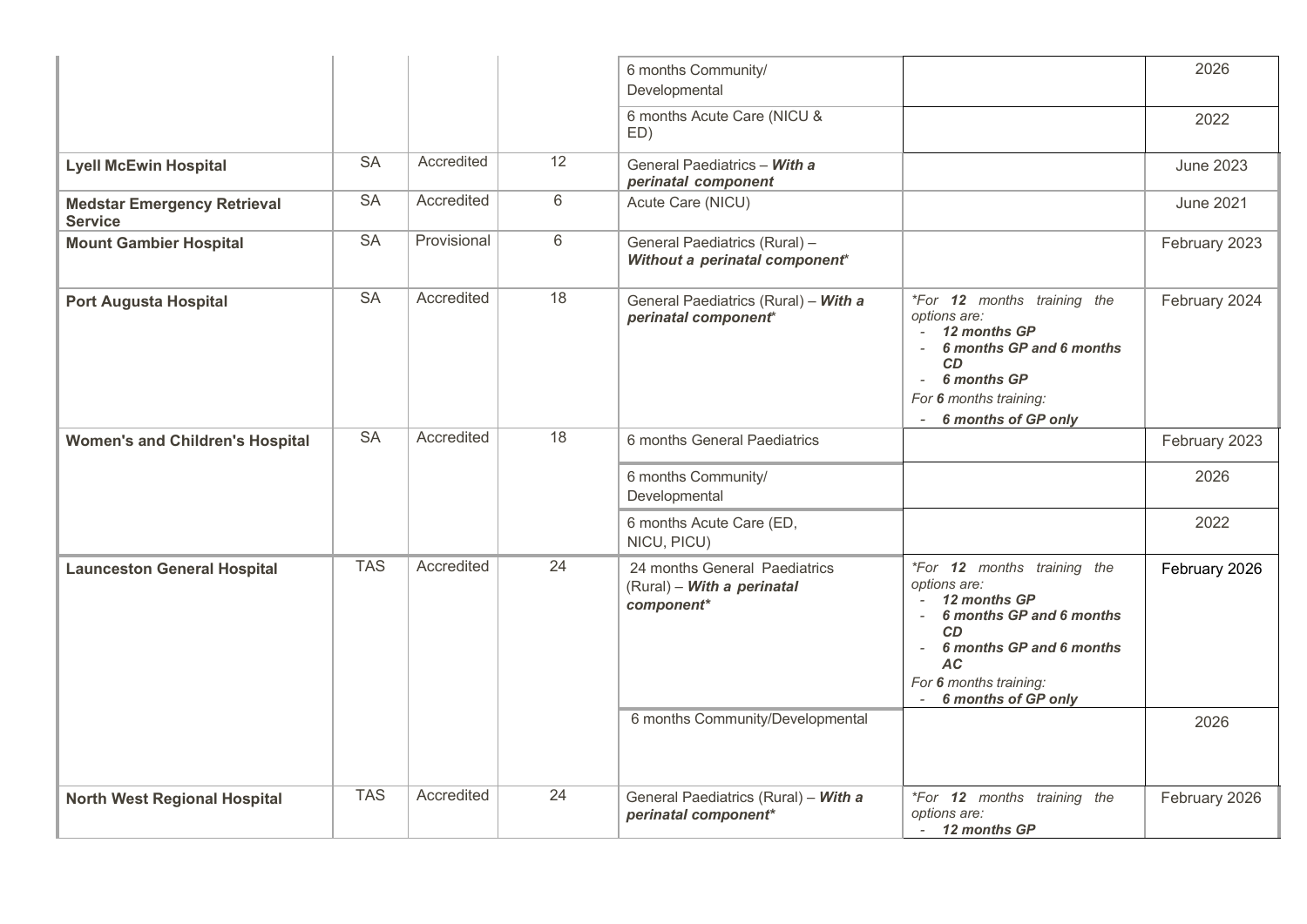|                                 |            |            |    |                                                                           | 6 months GP and 6 months<br><b>CD</b><br>6 months GP and 6 months<br>AC<br>For 6 months training:<br>6 months of GP only                                                                                                   |               |
|---------------------------------|------------|------------|----|---------------------------------------------------------------------------|----------------------------------------------------------------------------------------------------------------------------------------------------------------------------------------------------------------------------|---------------|
| <b>Royal Hobart Hospital</b>    | <b>TAS</b> | Accredited | 18 | 6 months General Paediatrics -<br><b>Without a perinatal</b><br>component |                                                                                                                                                                                                                            | February 2026 |
|                                 |            |            |    | 6 months Community/<br>Developmental                                      |                                                                                                                                                                                                                            | 2024          |
|                                 |            |            |    | 6 months Acute Care<br>NICU - perinatal centre<br><b>NETS</b>             |                                                                                                                                                                                                                            | 2023          |
| <b>Angliss Hospital</b>         | <b>VIC</b> | Accredited | 12 | General Paediatrics - With a perinatal<br>component                       |                                                                                                                                                                                                                            | February 2024 |
| <b>Austin Health</b>            | VIC        | Accredited | 9  | 6 months General Paediatrics -<br>Without a perinatal component           |                                                                                                                                                                                                                            | February 2026 |
|                                 |            |            |    | 3 months Community/Developmental*                                         |                                                                                                                                                                                                                            |               |
| <b>Ballarat Health Services</b> | <b>VIC</b> | Accredited | 24 | General Paediatrics (Rural) - With a<br>perinatal component*              | <i>*For</i> 12 months training the<br>options are:<br>12 months GP<br>6 months GP and 6 months<br>CD<br>6 months GP and 6 months<br>$\overline{\phantom{a}}$<br><b>AC</b><br>For 6 months training:<br>6 months of GP only | February 2026 |
| <b>Bendigo Hospital</b>         | VIC        | Accredited | 24 | General Paediatrics (Rural) - With a<br>perinatal component*              | <i>*For</i> 12 months training the<br>options are:<br>- 12 months GP<br>6 months GP and 6 months<br><b>CD</b><br>6 months GP and 6 months<br>$\sim$<br><b>AC</b><br>For 6 months training:<br>6 months of GP only          | February 2026 |
| <b>Box Hill Hospital</b>        | <b>VIC</b> | Accredited | 12 | General Paediatrics - With a perinatal<br>component                       |                                                                                                                                                                                                                            | November 2021 |
| <b>Casey Hospital</b>           | <b>VIC</b> | Accredited | 12 | General Paediatrics - With a perinatal<br>component                       |                                                                                                                                                                                                                            | February 2024 |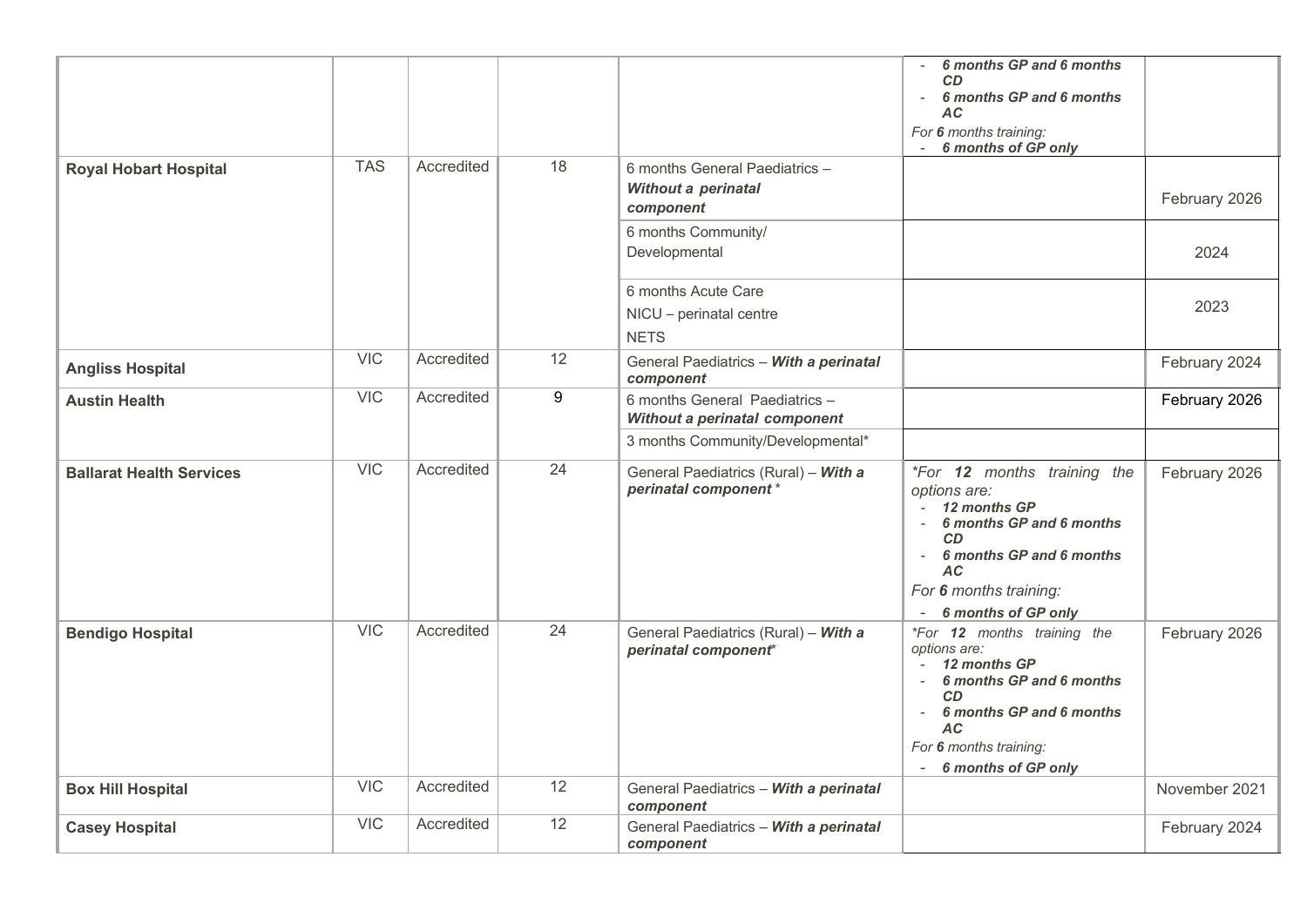| <b>Central Gippsland Health Service</b><br>(Sale Campus)                                  | <b>VIC</b> | Accredited | 12             | 6 months General Paediatrics (Rural) -<br>Without a perinatal component<br>6 months Community/Developmental |                                                                                                                                                                                                                   | February 2023    |
|-------------------------------------------------------------------------------------------|------------|------------|----------------|-------------------------------------------------------------------------------------------------------------|-------------------------------------------------------------------------------------------------------------------------------------------------------------------------------------------------------------------|------------------|
| <b>Dandenong Hospital</b>                                                                 | <b>VIC</b> | Accredited | 12             | General Paediatrics - With a perinatal                                                                      |                                                                                                                                                                                                                   | August 2022      |
|                                                                                           |            |            |                | component                                                                                                   |                                                                                                                                                                                                                   |                  |
| <b>Melton Health and Bacchus Marsh</b><br><b>Hospital (Djerriwarrh Health</b><br>Service) | <b>VIC</b> | Accredited | $\,6\,$        | Community/Developmental                                                                                     |                                                                                                                                                                                                                   | February 2026    |
| <b>Frankston Hospital (Peninsula</b><br>Health)                                           | <b>VIC</b> | Accredited | 18             | 12 months General Paediatrics - With a<br>perinatal component                                               | *2 x Fellow training positions at<br>Peninsula Health                                                                                                                                                             | February 2026    |
|                                                                                           |            |            |                | 6 months Community/Developmental*                                                                           |                                                                                                                                                                                                                   | 2024             |
| <b>Goulburn Valley Health</b>                                                             | VIC        | Accredited | 24             | General Paediatrics (Rural) - With a<br>perinatal component*                                                | <i>*For</i> 12 months training the<br>options are:<br>12 months GP<br>6 months GP and 6 months<br><b>CD</b><br>6 months GP and 6 months<br>$\sim$<br>AC<br>For 6 months training:<br>6 months of GP only<br>$ \,$ | February 2026    |
| <b>ISIS Primary Care</b>                                                                  | <b>VIC</b> | Accredited | 6              | Community/Developmental                                                                                     |                                                                                                                                                                                                                   | February 2024    |
| <b>Latrobe Regional Hospital</b>                                                          | VIC        | Accredited | 24             | General Paediatrics (Rural) - With a<br>perinatal component*                                                | <i>*For</i> 12 months training the<br>options are:<br>12 months GP<br>6 months GP and 6 months<br><b>CD</b><br>6 months GP and 6 months<br>$\sim$<br>АC<br>For 6 months training:<br>6 months of GP only          | February 2024    |
| <b>Mercy Hospital for Women</b>                                                           | <b>VIC</b> | Accredited | $6\phantom{a}$ | Acute Care (NICU)                                                                                           |                                                                                                                                                                                                                   | <b>June 2023</b> |
| <b>Mildura Base Hospital</b>                                                              | VIC        | Accredited | 24             | General Paediatrics (Rural) - With a<br>perinatal component*                                                | <i>*For</i> 12 months training the<br>options are:<br>12 months GP<br>6 months GP and 6 months<br><b>CD</b><br>6 months GP and 6 months<br>AC<br>For 6 months training:<br>- 6 months of GP only                  | <b>July 2024</b> |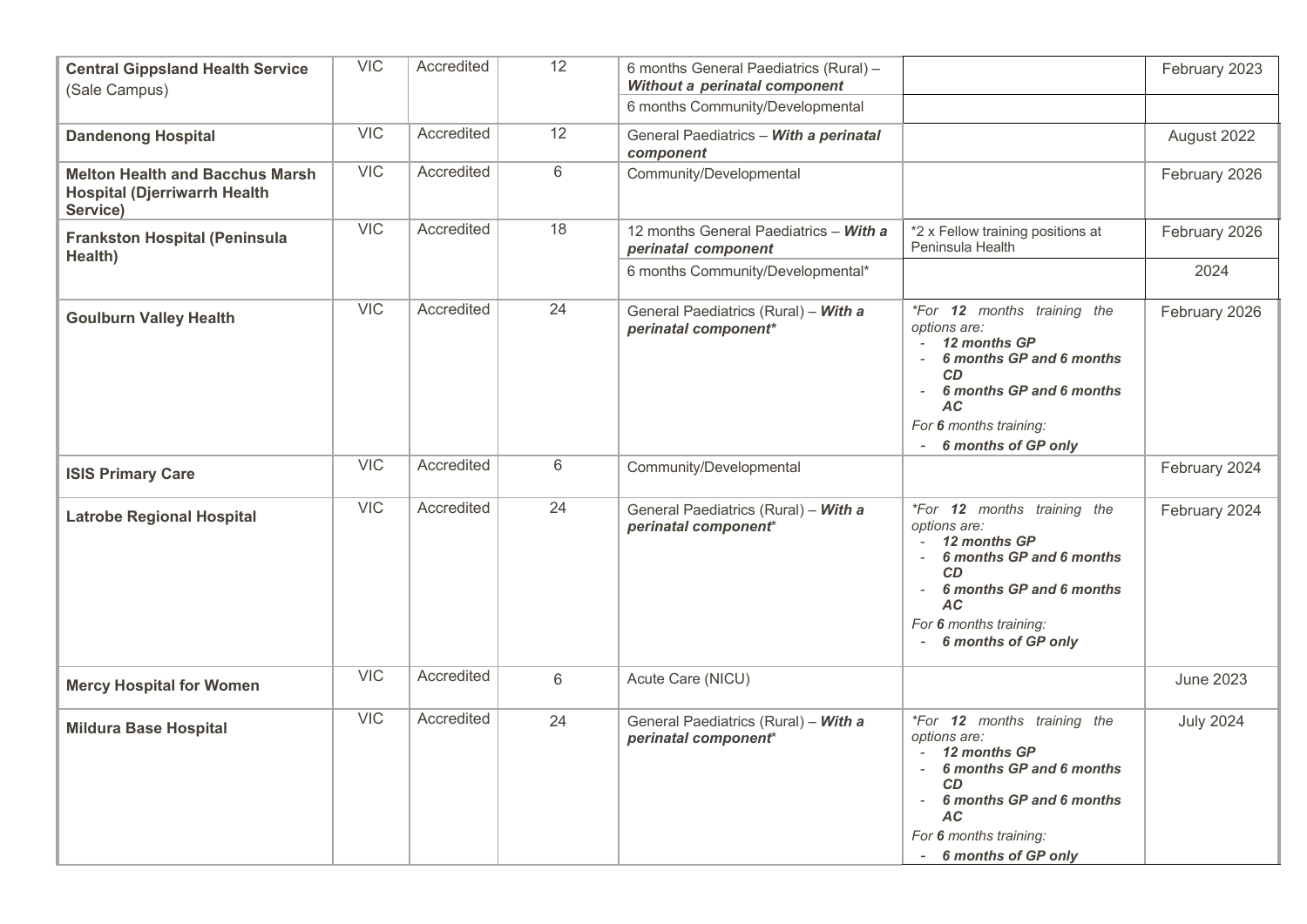| <b>Monash Children's Hospital</b>           | <b>VIC</b> | Accredited | 18 | 6 months General Paediatrics -<br><b>Without a perinatal</b><br>component |                                                                                                                                                                                                                            | February 2026 |
|---------------------------------------------|------------|------------|----|---------------------------------------------------------------------------|----------------------------------------------------------------------------------------------------------------------------------------------------------------------------------------------------------------------------|---------------|
|                                             |            |            |    | 6 months Community/<br>Developmental                                      |                                                                                                                                                                                                                            | 2024          |
|                                             |            |            |    | 6 months Acute Care (ED,<br>NICU)                                         |                                                                                                                                                                                                                            | 2025          |
|                                             |            |            |    | 6 months Acute Care (PICU)                                                |                                                                                                                                                                                                                            | February 2023 |
| <b>Northeast Health Wangaratta</b>          | <b>VIC</b> | Accredited | 24 | General Paediatrics (Rural) - With a<br>perinatal component*              | <i>*For</i> 12 months training the<br>options are:<br>12 months GP<br>6 months GP and 6 months<br><b>CD</b><br>6 months GP and 6 months<br>$\sim$<br><b>AC</b><br>For 6 months training:<br>6 months of GP only            | February 2026 |
| <b>Southwest Health Care</b><br>Warrnambool | VIC        | Accredited | 24 | General Paediatrics (Rural) - With a<br>perinatal component*              | <i>*For</i> 12 months training the<br>options are:<br>12 months GP<br>6 months GP and 6 months<br>CD<br>6 months GP and 6 months<br>$\overline{\phantom{a}}$<br><b>AC</b><br>For 6 months training:<br>6 months of GP only | February 2026 |
| <b>Sunshine Hospital</b>                    | <b>VIC</b> | Accredited | 24 | 12 months General<br>Paediatrics - With a<br>perinatal component          |                                                                                                                                                                                                                            | February 2023 |
|                                             |            |            |    | 6 months Community/<br>Developmental                                      |                                                                                                                                                                                                                            | February 2024 |
|                                             | <b>VIC</b> | Accredited |    | 6 months Acute Care (ED)<br>12 months General Paediatrics - With          |                                                                                                                                                                                                                            | February 2023 |
| <b>The Northern Hospital</b>                |            |            | 24 | a perinatal component                                                     |                                                                                                                                                                                                                            | February 2026 |
|                                             |            |            |    | 6 months Community/Developmental                                          |                                                                                                                                                                                                                            |               |
|                                             |            |            |    | 6 months Acute Care (ED)                                                  |                                                                                                                                                                                                                            |               |
| The Royal Children's Hospital               | <b>VIC</b> | Accredited | 18 | 6 months General Paediatrics -<br><b>Without a perinatal</b><br>component |                                                                                                                                                                                                                            | February 2026 |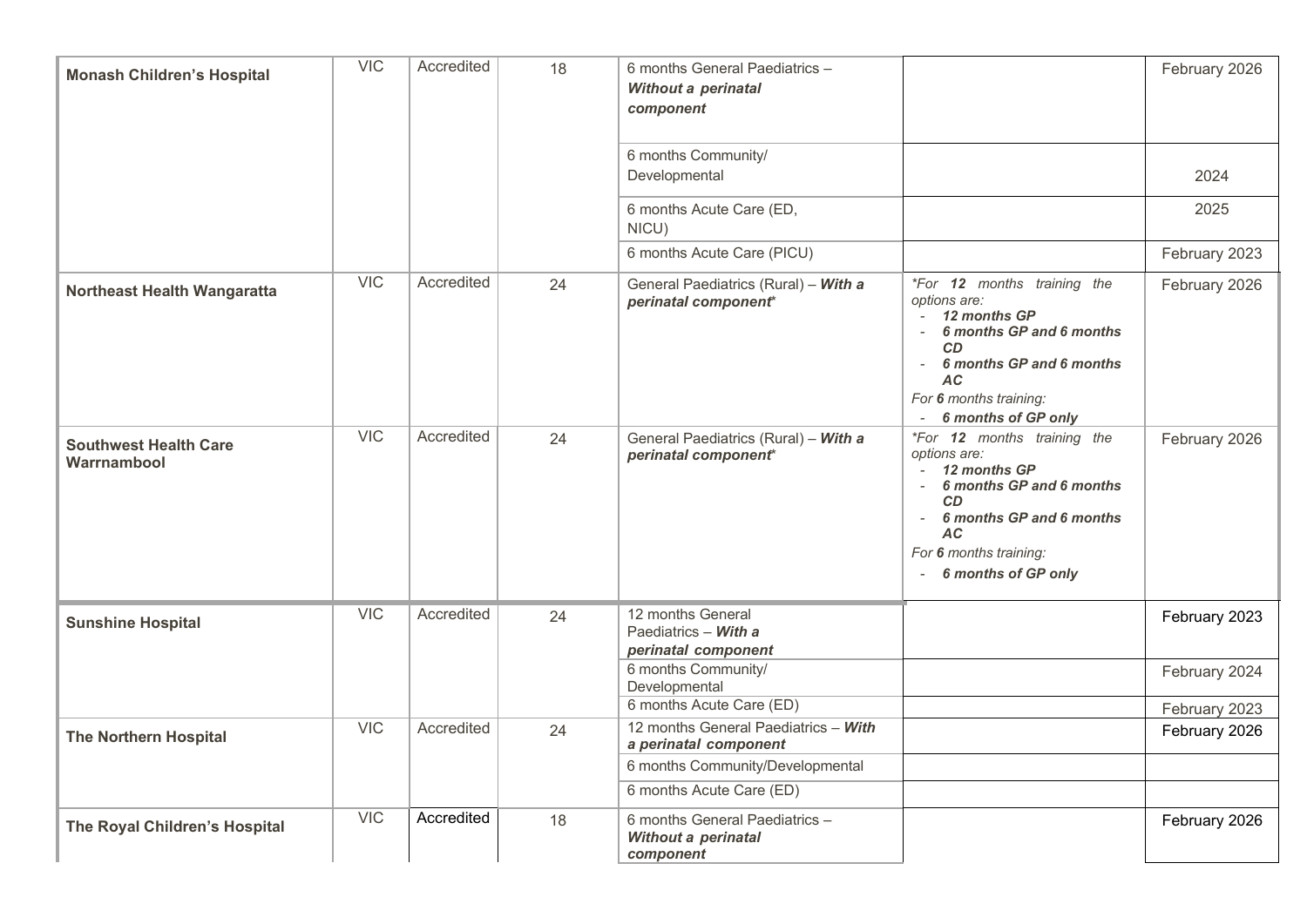|                                                             |            |             |       | 6 months Community/<br>Developmental                           |                                                                                                                                                                                                |               |
|-------------------------------------------------------------|------------|-------------|-------|----------------------------------------------------------------|------------------------------------------------------------------------------------------------------------------------------------------------------------------------------------------------|---------------|
|                                                             |            |             |       | 6 months Acute Care<br>NICU - children's hospital<br>PICU      |                                                                                                                                                                                                | February 2026 |
|                                                             |            | Conditional |       | 6 months Acute Care<br><b>ED</b>                               |                                                                                                                                                                                                | November 2021 |
| The Royal Women's Hospital                                  | <b>VIC</b> | Accredited  | $6\,$ | Acute Care (NICU)                                              |                                                                                                                                                                                                | April 2024    |
| <b>Barwon Health</b>                                        | <b>VIC</b> | Accredited  | 18    | 12 months General Paediatrics - With a<br>perinatal component  |                                                                                                                                                                                                | February 2026 |
|                                                             |            |             |       | 6 months Community/Developmental                               |                                                                                                                                                                                                | 2024          |
| <b>Werribee Mercy Hospital</b>                              | <b>VIC</b> | Accredited  | 12    | General Paediatrics - With a<br>perinatal component            |                                                                                                                                                                                                | February 2026 |
| <b>West Gippsland Paediatrics Service</b>                   | <b>VIC</b> | Accredited  | 24    | General Paediatrics (Rural) - With a<br>perinatal component*   | *For 12 months training the<br>options are:<br>12 months GP<br>6 months GP and 6 months<br>$\sim$<br>CD<br>6 months GP and 6 months<br>AC.<br>For 6 months training:<br>6 months of GP only    | February 2024 |
| <b>West Gippsland Healthcare Group</b><br>(Warragul Campus) | <b>VIC</b> | Accredited  | 24    | General Paediatrics (Rural) - with a<br>perinatal component    | <i>*For</i> 12 months training the<br>options are:<br>12 months GP<br>6 months GP and 6 months<br>CD<br>6 months GP and 6 months<br><b>AC</b><br>For 6 months training:<br>6 months of GP only | February 2022 |
| <b>Albany Regional Hospital</b>                             | <b>WA</b>  | Provisional | 6     | General Paediatrics (Rural) -<br>Without a perinatal component |                                                                                                                                                                                                | February 2024 |
| <b>Armadale Kelmscott Memorial</b><br><b>Hospital</b>       | <b>WA</b>  | Accredited  | 12    | General Paediatrics - With a<br>perinatal component*           |                                                                                                                                                                                                | April 2024    |
| <b>Broome Health Campus</b>                                 | <b>WA</b>  | Accredited  | 24    | General Paediatrics (Rural) - With a<br>perinatal component*   | *For 12 months training the<br>options are:<br>12 months GP<br>6 months GP and 6 months<br>CD<br>6 months GP and 6 months<br><b>AC</b><br>For 6 months training:                               | February 2024 |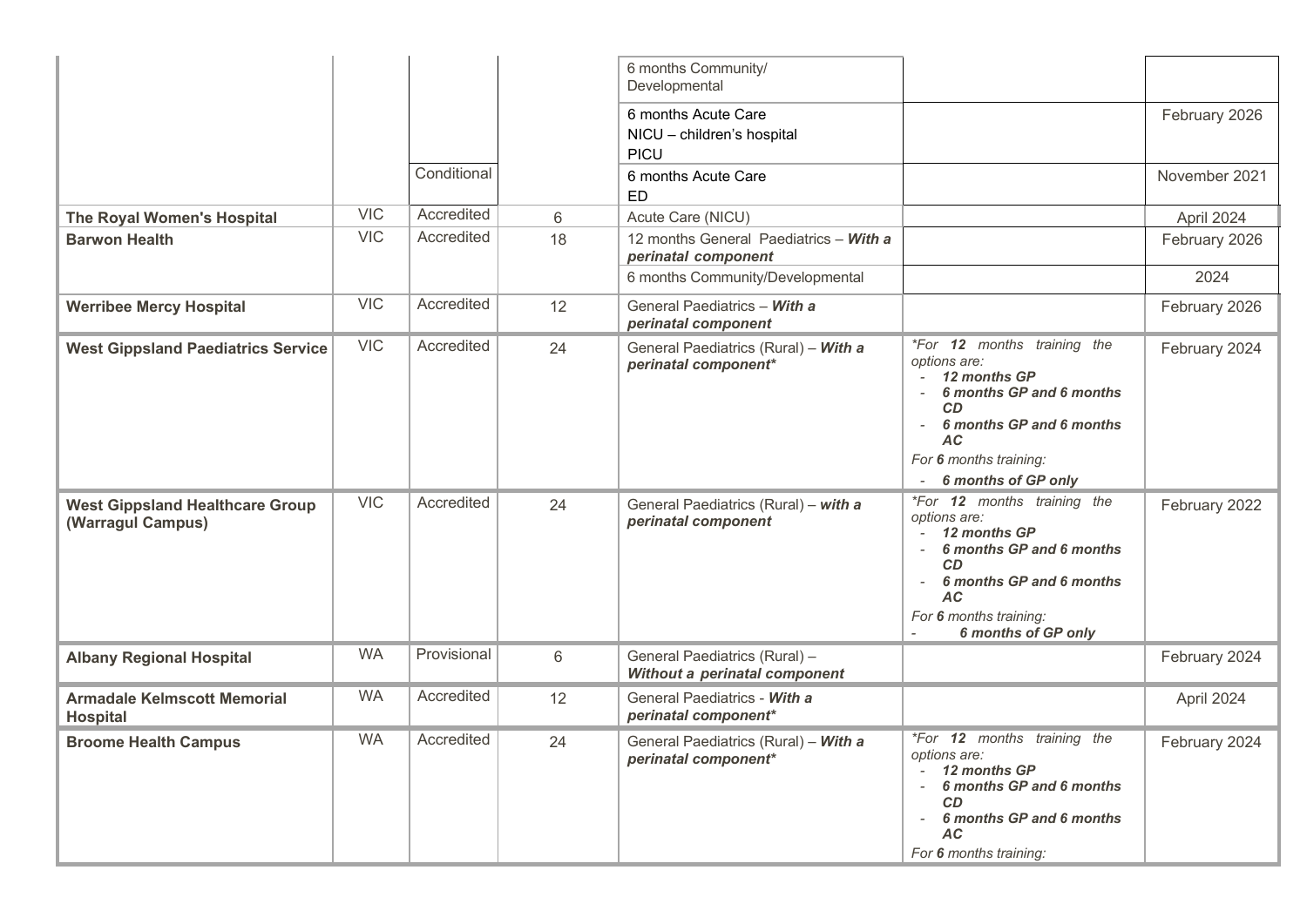|                                                       |           |            |    |                                                                 | 6 months of GP only<br>$\sim$                                                                                                                                                                                |               |
|-------------------------------------------------------|-----------|------------|----|-----------------------------------------------------------------|--------------------------------------------------------------------------------------------------------------------------------------------------------------------------------------------------------------|---------------|
| <b>Bunbury Hospital</b><br>(South West Health Campus) | <b>WA</b> | Accredited | 24 | General Paediatrics (Rural) - With a<br>perinatal component*    | <i>*For</i> 12 months training the<br>options are:<br>12 months GP<br>6 months GP and 6 months<br><b>CD</b><br>6 months GP and 6 months<br><b>AC</b><br>For 6 months training:<br>6 months of GP only<br>$-$ | February 2024 |
| <b>Fiona Stanley Hospital</b>                         | <b>WA</b> | Accredited | 12 | 6 months General Paediatrics - Without<br>a perinatal component |                                                                                                                                                                                                              | February 2024 |
|                                                       |           |            |    | 6 months Acute Care (ED)                                        |                                                                                                                                                                                                              |               |